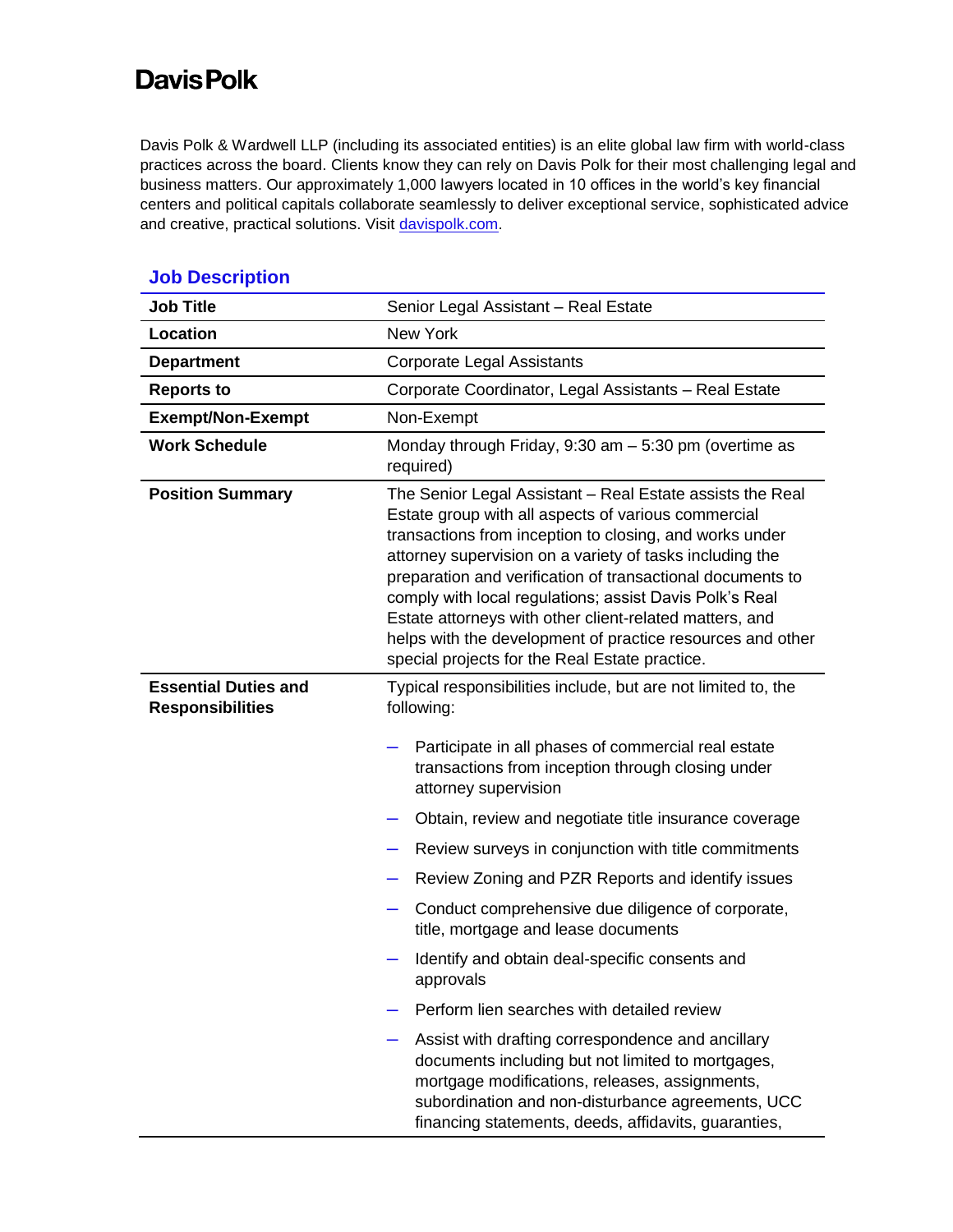## **DavisPolk**

|                                                       | indemnities, corporate certificates, releases, and<br>transfer and mortgage tax forms                                                      |
|-------------------------------------------------------|--------------------------------------------------------------------------------------------------------------------------------------------|
|                                                       | Revise, proofread and distribute draft agreements and<br>other transactional documents                                                     |
|                                                       | Prepare and coordinate signature packages                                                                                                  |
|                                                       | Obtain charter documents and good standing<br>certificates from the Secretary of State in applicable<br>jurisdictions                      |
|                                                       | Assist with incorporating entities in various<br>jurisdictions, and prepare drafts of formation and<br>organizational documents            |
|                                                       | Order and evaluate flood hazard determinations                                                                                             |
|                                                       | Assist attorneys with pre-closing, closing and post-<br>closing matters, including preparation and distribution<br>of closing sets         |
|                                                       | Support Trust and Estates practice with the purchase<br>and sale of residential properties as part of the estate<br>administration process |
|                                                       | Support the firm's Pro Bono practice in real estate<br>matters including acquisitions, refinancing, and leasing                            |
|                                                       | Assist the Real Estate Group with maintaining the Real<br><b>Estate Intranet</b>                                                           |
|                                                       | Conduct factual research assignments and draft<br>memoranda                                                                                |
|                                                       | Assist with training Real Estate legal assistants and<br>interns                                                                           |
|                                                       | Notarize documents and coordinate apostilles                                                                                               |
| <b>Qualifications/Position</b><br><b>Requirements</b> | Ability to manage a varied workload and meet<br>deadlines                                                                                  |
|                                                       | Must be punctual and reliable                                                                                                              |
| $\overline{\phantom{a}}$                              | Proficiency in MS Word, Excel, PowerPoint, Outlook<br>and other applications as needed                                                     |
|                                                       | Strong interpersonal skills                                                                                                                |
|                                                       | Must be able to work collaboratively with lawyers and<br>staff, demonstrating strong teamwork and a positive<br>attitude                   |
|                                                       | Excellent written and verbal communication skills                                                                                          |
|                                                       | Ability to proofread typed material for typographical,<br>spelling and grammatical errors                                                  |